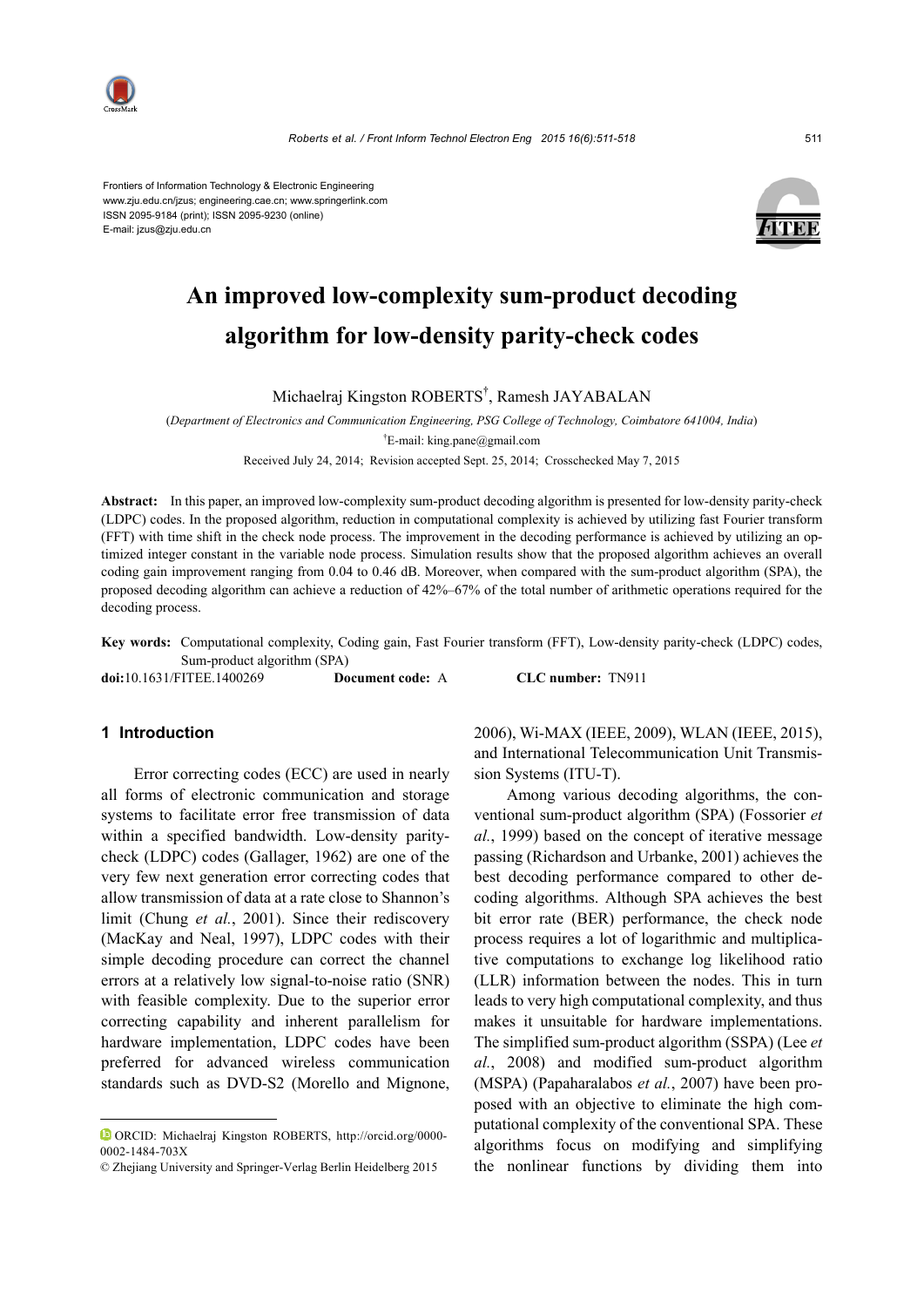approximated quantization regions. These methodologies, however, slightly reduce the computational complexity at the expense of performance degradations. A simple hard decision based low-complexity decoding algorithm for LDPC codes (Chandrasetty and Aziz, 2011) was proposed with a view to reduce the implementation complexity of the conventional SPA. Recently, a fast Fourier transform based sum-product algorithm (FFT-SPA) for decoding LDPC lattices (Safarnejad and Sadeghi, 2012) and Abelian groups (Goupil *et al.*, 2007) was proposed to reduce the computational complexity of SPA. However, the main drawback of utilizing the conventional FFT (Sorensen *et al*., 1986) is that it increases the computation time required for processing the large data sets of information. Furthermore, the conventional FFT is unreliable for the processing of large data sets over the channel with a large bandwidth.

In this paper, an improved low-complexity sum-product decoding algorithm is proposed for LDPC decoding. The objective of this proposed algorithm is to reduce the total number of computations required in the check node process. The following modifications are carried out in the check node and variable node processes: (1) A fast Fourier transform with time shift  $(FFT_h)$  (Johnson and Frigo, 2007; Yuan *et al.*, 2011) is incorporated in the check node process to reduce the multiple nonlinear operations; (2) An optimized integer weight constant is incorporated in the variable node process to improve the decoding performance (Chandrasetty and Aziz, 2011). The performance of the proposed algorithm is validated with Wi-MAX (IEEE, 2009) and WLAN (IEEE, 2015) standard LDPC codes. The decoding performance of the proposed algorithm is compared with those of SPA, SSPA, and MSPA.

#### **2 Related work**

### **2.1 Sum-product algorithm**

The conventional SPA (Fossorier *et al*., 1999) is an iterative message passing algorithm which utilizes high-precision LLR messages as the input for the decoding process (Richardson and Urbanke, 2001). The decoding operation of SPA is carried out in two phases of message passing between the edges of check nodes and variable nodes in a Tanner graph.

Due to the utilization of a soft decision based message passing process, the iterative decoding process of SPA relies solely on the updated information between the two nodes.

Let *qnm* be the message passed from the *n*th variable node (bit node) to the *m*th check node (VTC), and *rmn* the message passed from the *m*th check node to the *n*th variable node (CTV). For the conventional SPA, the VTC message can be split into its sign and magnitude:

$$
q_{nm} = \mu_{nm} \cdot \lambda_{nm}, \qquad (1)
$$

where  $\mu_{nm}$ =sign( $q_{nm}$ ) and  $\lambda_{nm}$ =| $q_{nm}$ |.

In the beginning of the decoding process (at iteration 0), the *n*th VTC message  $q_{nm}^{(0)} = 2y_i / \sigma^2$  is initially assigned to the LLR information, where  $y_i$ denotes the received input and  $\sigma^2$  the variance of the binary-input additive white Gaussian noise (AWGN) channel. The intrinsic information obtained from the channel is passed over to check nodes from variable nodes to start the decoding process.

The CTV information updated at the check node unit (CNU) can be computed as

$$
r_{mn} = 2 \prod_{i \in \{N(m)\backslash n\}} sign(y_i)
$$

$$
\cdot \operatorname{arctanh}\left(\prod_{i \in \{N(m)\backslash n\}} \tanh \frac{2|y_i|}{\sigma^2}\right), \tag{2}
$$

where  $N(m)$  denotes a set of bits participating in the *m*th check. This updated message  $r_{mn}$  is sent to the corresponding variable nodes for further processing.

The VTC information updated can be computed using the following equation:

$$
q_{nm} = q_{nm}^{(0)} + \sum_{\substack{m \in \{M(n)\mid m'\}, \\ m' \neq m}} r_{mn}, \tag{3}
$$

where  $M(n)$  denotes a set of checks participating in the *n*th bit. The hard decision of LLR for a variable node *n* can be computed as

$$
q_n = q_{nm}^{(0)} + \sum_{m \in M(n)} r_{mn}, \qquad (4)
$$

which gives approximated codewords that are required to satisfy appropriate parity-check equations.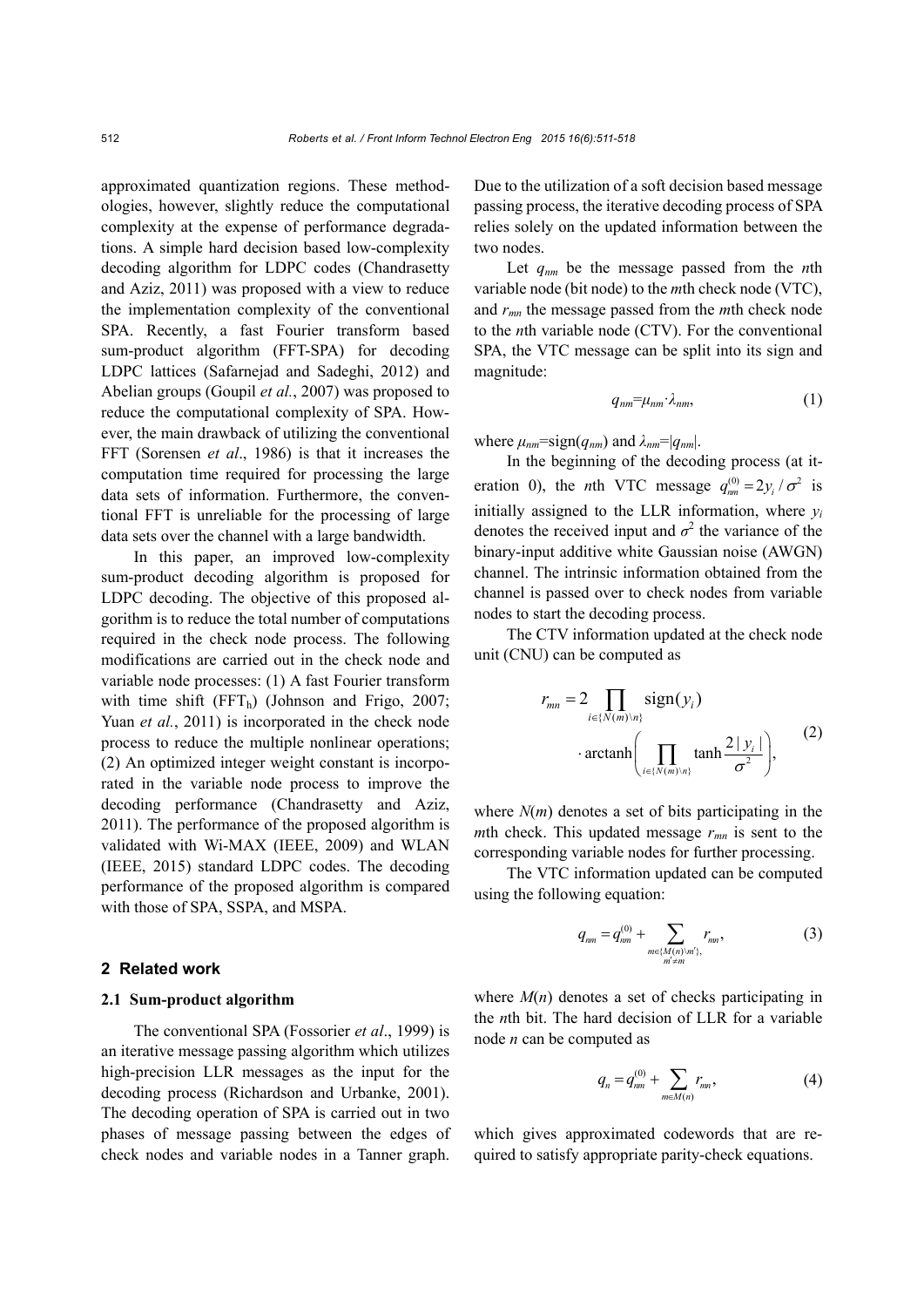The decoding process is continued until paritycheck conditions are satisfied by the estimated codewords or until the maximum number of iterations is reached. When compared with the other soft decision based LDPC decoding algorithms, SPA achieves the best BER performance. However, the very high computational complexity issue of SPA makes it unsuitable for efficient hardware implementation.

## **2.2 Modified sum-product algorithm**

To overcome the computational complexity of the conventional SPA, MSPA was proposed (Papaharalabos *et al*., 2007). It focuses on modifying the hyperbolic tangent (tanh) and inverse hyperbolic tangent (arctanh) functions to reduce the computational complexity. This process is carried out by splitting the hyperbolic tangent functions into seven regions and representing it by eight quantization values (He *et al*., 2002), respectively.

MSPA utilizes multiplication and division operations in the check node update process to update the soft LLR information. Compared to SPA, the computational complexity of MSPA is significantly reduced by utilizing the quantization values (Papaharalabos *et al*., 2007) with a modified hyperbolic tangent function and its inverse. The expressions for the modified hyperbolic tangent function and inverse hyperbolic tangent function are given as

$$
\tanh_{\text{modified}}(x) = \begin{cases} \tanh(x), & |x| < x_0, \\ \text{sign}(x) \cdot \tanh(x_0), & |x| \ge x_0, \end{cases} \tag{5}
$$

$$
\operatorname{arctanh}_{\operatorname{modified}}(x) = \begin{cases} \operatorname{arctanh}(x), & |x| < x_{\text{o}}, \\ \operatorname{sign}(x) \cdot \operatorname{arctanh}(x_{\text{o}}), & |x| \ge x_{\text{o}}, \end{cases} \tag{6}
$$

where *x* is the bipolar value and  $x_0$  the clipping value.

However, MSPA suffers from severe BER performance degradation (0.25 dB) compared to SPA due to the approximation errors caused by quantization schemes. In addition to performance degradation, the approximation error increases the total number of decoding iterations required to correct the channel errors at a relatively low SNR.

## **2.3 Simplified sum-product algorithm**

The simplified sum-product algorithm (Lee *et al.*, 2008) rectifies the drawbacks of MSPA (Papaharalabos *et al*., 2007). It reduces the computational complexity of the check node process by removing additional shifting operations required for updating check node information. Moreover, in SSPA the total number of arithmetic computations is reduced by replacing multiplication and division operations with addition and subtraction operations along with additional logarithmic and exponential functions. These arithmetic functions are then concurrently computed along with the hyperbolic tangent function and its inverse in the quantization table. Due to these modifications, the negative part of the quantization table can be eliminated compared to MSPA. The check node process of the SSP algorithm is given as

$$
r_{mn} = \prod_{i \in \{N(m)\setminus n\}} sign(y_i)
$$

$$
\cdot exp \left\{ arctanh \left[ \sum_{i \in \{N(m)\setminus n\}} ln \left( \tanh \frac{2|y_i|}{\sigma^2} \right) \right] \right\}.
$$
 (7)

The variable node process of SSPA is similar to that of the conventional SPA. By replacing multiplication and division by addition and subtraction operations respectively, SSPA outperforms MSPA in terms of computational complexity. Moreover, by utilizing only the positive part of the quantization table SSPA achieves BER performance closest to SPA and outperforms MSPA by 0.8 dB (Lee *et al.*, 2008).

# **3 An improved low-complexity decoding algorithm for regular LDPC codes**

Although the computational complexity of SSPA is better than that of MSPA and the conventional SPA, the decoding performance is still average when compared to a conventional SPA. The quantization levels used in LLR values significantly impact the decoding performance. Recently, FFT-SPA for decoding LDPC lattice (Safarnejad and Sadeghi, 2012) has been proved to achieve good decoding performance with reduced computational complexity for the elements in the lattice subgroup. However, for the transmitting and processing of a large set of input sequences with a small number of non-zero elements over a channel with a large bandwidth, the conventional FFT method is unsuitable. This is mainly due to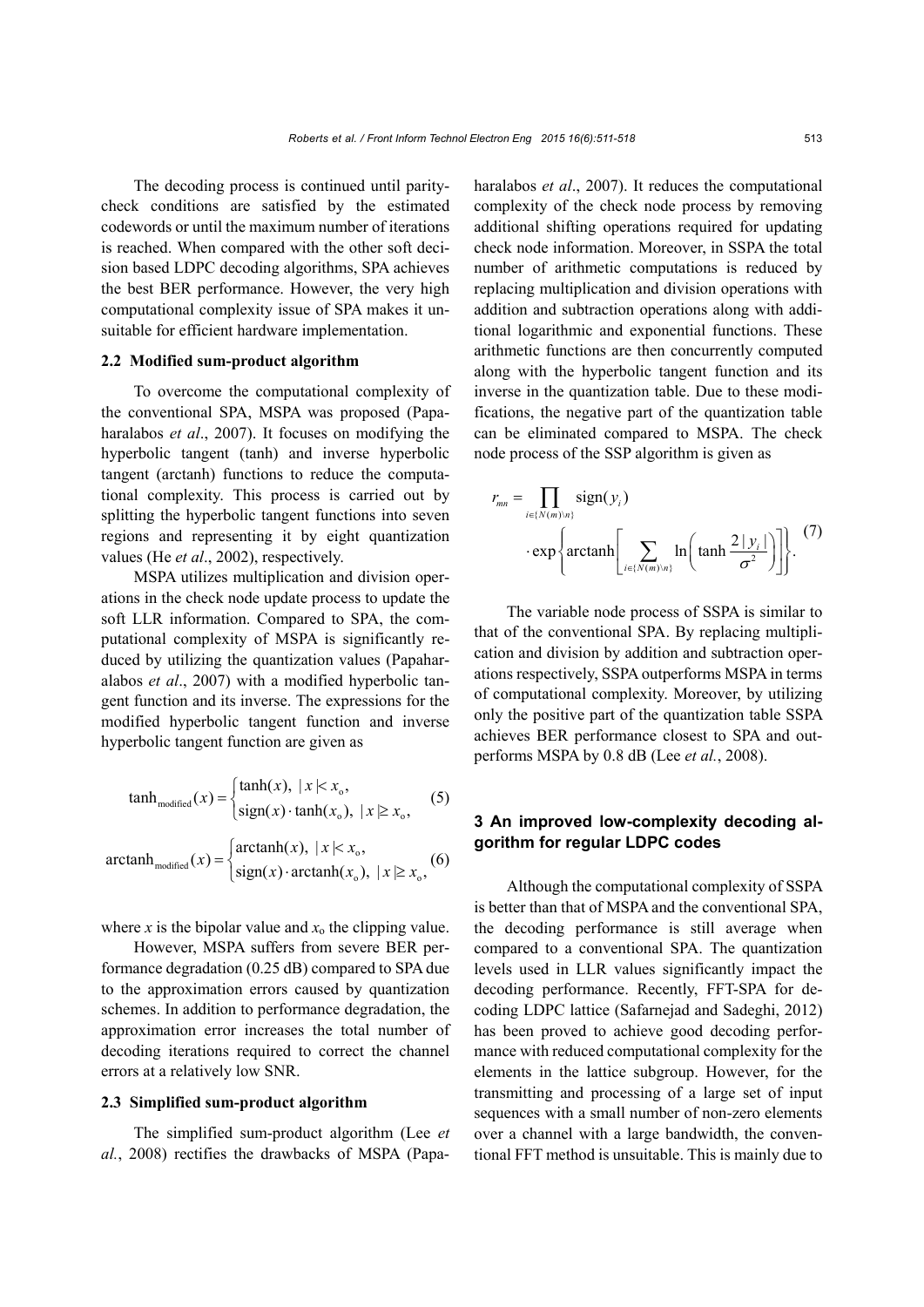the sparseness property of LDPC codes which require longer execution time and additional memory resources to store the temporarily processed data. Therefore, to reduce the computational complexity without degrading the decoding performance, modifications have been done in both the check node and variable node processes of the proposed algorithm. In the check node process,  $FFT<sub>h</sub>$  is utilized to reduce the overall computational complexity. In the variable node process, an optimized integer constant is used to improve the decoding performance of the proposed algorithm.

For an (*N*, *K*) regular LDPC code, both the variable node degree  $(d_v)$  and check node degree  $(d_c)$  are small compared to the block length (*N*) and information length (*K*). Let  $C=(C_0, C_1, ..., C_{N-1}) \in \{GF(2)\}^N$ denote the codeword *C* which is mapped into the bipolar sequence  $x=(x_0, x_1, ..., x_{N-1})$  before transmission, where  $x_n = 2C_n - 1$  with  $0 \le n \le N - 1$ . Let  $y = (y_0, y_1, \ldots, y_n)$ *y<sub>N−1</sub>*) be the soft decision received at the receiver. For 0≤*n*≤*N*−1, *yn*=*xn*+*wn* where *wn* is the Gaussian random variable with zero mean and variance  $\sigma^2$  and is independent of *xn*. Assuming that AWGN has a power spectral density  $N_0/2$  ( $N_0$  is the noise spectral density) for a code rate of  $R_c$ , we have  $\sigma^2 = (2R_c \cdot E_b/N_o)^{-1}$ , where  $E<sub>b</sub>$  is the energy per bit. Let the corresponding binary hard decision of the received sequence be  $Z_n=1$  (if  $q_n^{(k)}$  < 0). Then *S*=(*S*<sub>0</sub>, *S*<sub>1</sub>, …, *S*<sub>*M*-1</sub>) gives the syndrome of hard decision sequence  $\mathbf{Z}^{(0)}$ .

The check node and variable node operations of the proposed algorithm are described as follows:

Initialization: The initial iteration number is set as *k*=0 and the maximum number of decoding iterations is set to  $k_{\text{max}}$ . For  $0 \le n \le N-1$ , let  $q_{nm}^{(0)}$  be the LLR of a prior probability of bit *n*. Then set

$$
q_{nm}^{(0)} = 2y_i / \sigma^2.
$$
 (8)

Step 1 (check node update): For 0≤*m*≤*M*−1 and 0≤*n*≤*N*−1, the message passed from the check node to variable node  $r_{mn}^{(k)} = [r_{mn}^{(k)}(0), r_{mn}^{(k)}(1), ..., r_{mn}^{(k)}(u-1)]^{-1}$  can be computed as

$$
r_{mn}^{(k)} = \prod_{i \in \{N(m)\backslash n\}} sign(y_i) \cdot F^{-1} \left[ \prod_{i \in \{N(m)\backslash n\}} F\left(\frac{2|y_i|}{\sigma^2}\right) \right],
$$
\n(9)

where  $F$  and  $F^{-1}$  denote the discrete Fourier transform and its inverse, respectively, and *u* denotes the alphabet size. Similarly,

$$
r_{mn}^{(k)} = \prod_{i \in \{N(m)\backslash n\}} sign(y_i)
$$

$$
\cdot \operatorname{FFT}_{h}^{-1} \left[ \prod_{i \in \{N(m)\backslash n\}} \operatorname{FFT}_{h} \left( \frac{2|y_i|}{\sigma^2} \right) \right], \qquad (10)
$$

where  $FFT<sub>h</sub>$  and  $FFT<sub>h</sub><sup>-1</sup>$  denote the fast Fourier transform with time shift and its inverse, respectively.

Step 2 (variable node update): For 0≤*m*≤*M*−1 and 0≤*n*≤*N*−1, *qnm* can be computed as

$$
q_{nm}^{(k)} = q_{nm}^{\prime} + \sum_{m \in M(n)} \left( \prod_{i \in \{N(m)\backslash n\}} sign(y_i) \right) \cdot \text{FFT}_{h}^{-1} \left[ \prod_{i \in \{N(m)\backslash n\}} \text{FFT}_{h} \left( \frac{2 |y_i|}{\sigma^2} \right) \right], \tag{11}
$$

where

$$
q'_{nm} = q^{(0)}_{nm} + \sum X_i, \qquad (12)
$$

and

$$
X_i = \begin{cases} M/2+1, & m_i = 0, \\ (M+1)/2, & m_i = 1. \end{cases}
$$
 (13)

 $X_i$  is the optimized integer constant and  $m_i$  denotes the bit suggestion from the *i*th check node. Then

$$
q_i = \text{sign}(q_{nm} - X_i). \tag{14}
$$

Therefore, the simplified variable node update equation is given as

$$
q_{nm}^{(k)} = q_{nm}^{\prime} + \sum_{m \in M(n)} \left[ 1 - 2(S_m \oplus \hat{C}_n) \right]
$$

$$
\cdot \operatorname{FFT}_{\mathbf{h}}^{-1} \left[ \sum_{i \in \{N(m)\mid n\}} \operatorname{FFT}_{\mathbf{h}} \left( \frac{2|y_i|}{\sigma^2} \right) \right], \tag{15}
$$

where  $\hat{C}_n$  is the hard output of the decoder and 1  $\frac{1}{0}$ <sup> $n_m$ </sup>  $\sum_{m=n}^{-1} h_{m,n} \cdot \hat{c}_n \text{ (mod 2)}$  $= \sum_{n=0}^{N-1} h_{m,n}$ .  $_m - \sum_{n=0}^{\infty} n_{m,n} \cdot c_n$  $S_m = \sum h_{m,n} \cdot \hat{c}_n \text{ (mod 2) for } m=1, 2, ..., M (h_{m,n} \text{ is the})$  $(m, n)$ th entry of the parity-check matrix *H* and  $\hat{c}_n$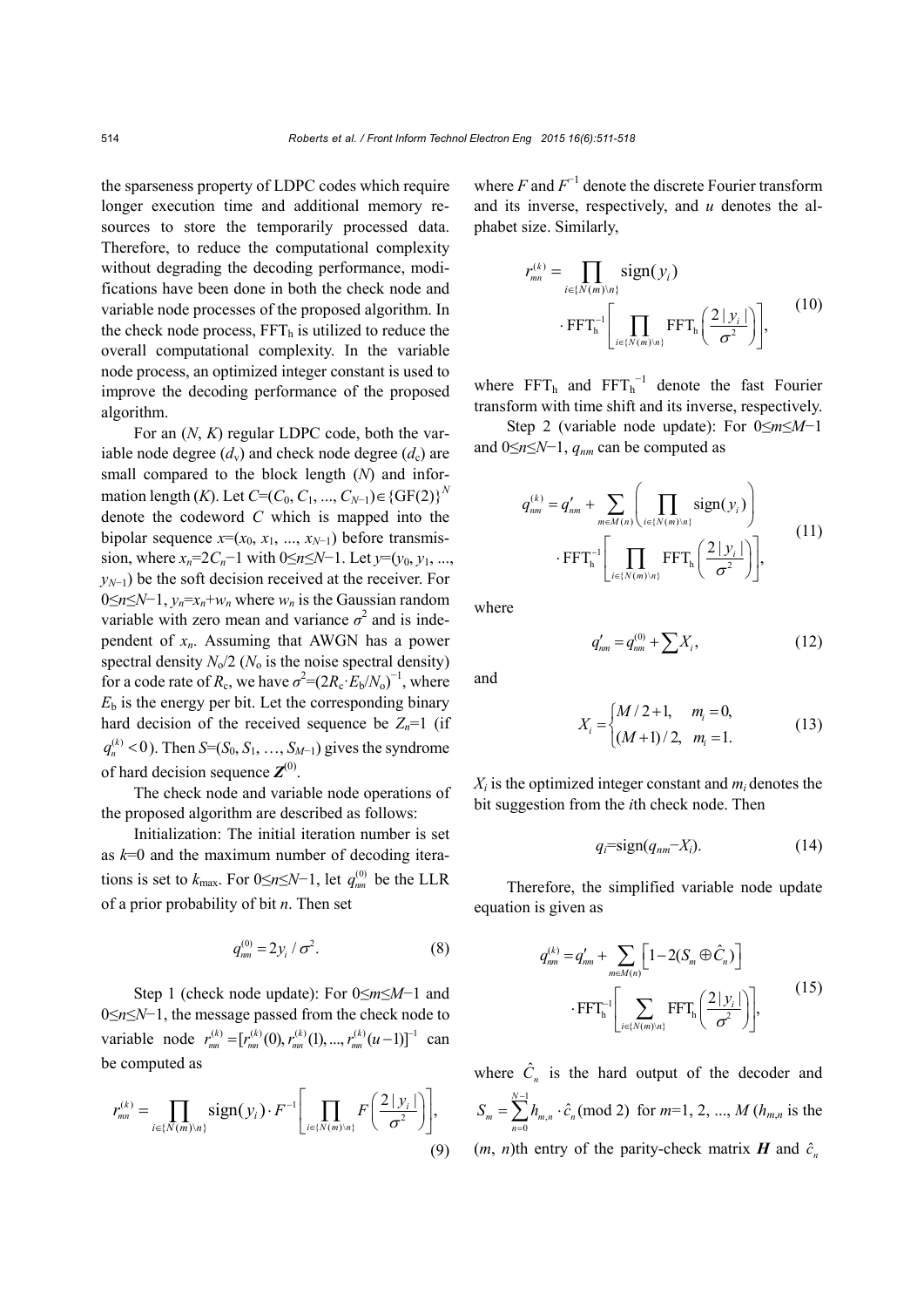denotes the syndrome of the hard decision sequence). Then we have

$$
q_n^{(k)} = q'_{nm} + \sum_{m \in M(n)} \left[ 1 - 2(S_m \oplus Z_n^{(k)}) \right]
$$

$$
\cdot \operatorname{FFT}_{\mathbf{h}}^{-1} \left[ \sum_{i \in N(m)} \operatorname{FFT}_{\mathbf{h}} \left( \frac{2|y_i|}{\sigma^2} \right) \right]. \tag{16}
$$

Step 3 (decision): The hard decision  $\mathbf{Z}^{(0)} = (Z_0^{(0)}, Z_1^{(0)}, ..., Z_{N-1}^{(0)})$  is determined by  $Z_n^{(k)} = 0$  if  $q_n^{(k)} \ge 0$ , and  $Z_n^{(k)} = 1$  if  $q_n^{(k)} < 0$ . If  $\mathbf{Z}^{(k)} \cdot \mathbf{H}^{\mathrm{T}} = 0$ , output  $Z^{(k)}$  as the decoded codeword and the decoding process is stopped; otherwise, go back to step 1.

Step 4: This process is repeated until the maximum number of decoding iterations is reached or parity-check conditions are satisfied by the estimated codewords, i.e.,  $\hat{c} \cdot \mathbf{H}^T = 0$ .

A unique difference between the proposed algorithm and SPA is that the proposed algorithm does not require the complex hyperbolic tangent function during the check node update process. Instead of utilizing the hyperbolic tangent function, it is replaced by FFTh (Johnson and Frigo, 2007; Yuan *et al.*, 2011) in the check node update process. The main difference between FFT<sub>h</sub> and FFT (Sorensen *et al.*, 1986) is that in  $FFT<sub>h</sub>$  the input data are shifted circularly before transmission. A unique advantage of utilizing the  $FFT<sub>h</sub>$  function when compared to the FFT function and hyperbolic tangent function is that it requires less computation time to process large data sets of information. Moreover, the  $\text{FFT}_{h}$  function does not require additional memory resources to store the temporarily processed data obtained during each iteration. However, the utilization of the  $FFT<sub>h</sub>$  function brings performance degradation of more than 0.1 dB, which is compensated for by introducing an optimized integer constant during the variable node update process. These optimized integer constant values found through heuristic simulations are added to the LLR values to improve the decoding performance of the proposed algorithm. Furthermore, in the decoding process of the proposed algorithm, the original LLR values are required for initialization of the decoding process. The original LLR values are then updated during each step of the decoding process and are subsequently utilized for the remainder of the decoding process.

# **4 Simulation results**

To illustrate the decoding performance of the proposed decoding algorithm, (*N*, *K*) regular LDPC codes belonging to the WLAN standard (IEEE, 2015) and Wi-MAX standard (IEEE, 2009) have been considered. (648, 324) and (1296, 864) regular LDPC codes belonging to the WLAN standard and a (2304, 1152) regular LDPC code belonging to the Wi-MAX standard have been utilized for simulation. The MATLAB simulations were carried out assuming that the encoded information bits were binary phase shift keying (BPSK) modulated and transmitted over an AWGN channel. The LDPC codes were designed by the procedure as described by Jiang *et al*. (2012). For all simulation results of this work, the maximum number of decoding iterations was chosen to be 20 (Lee *et al.*, 2008).

# **4.1 Decoding performance**

Fig. 1 shows the decoding performance of a (648, 324) regular LDPC code with the code rate of 1/2 belonging to the WLAN standard. The simulation results show that SPA and the proposed decoding algorithm exhibit better decoding performance with 20 decoding iterations compared with FFT-SPA, SSPA, and MSPA. At a BER of  $10^{-4}$ , the proposed algorithm achieves a coding gain improvement of 0.04, 0.09, and 0.19 dB when compared with FFT-SPA, SSPA, and MSPA, respectively. Similarly, at a BER of  $10^{-4}$ , the proposed algorithm exhibits a performance degradation of 0.02 dB when compared with SPA. However, the performance degradation suffered by the proposed algorithm is much less when



**Fig. 1 Bit error rate performance comparisons for a (648, 324) regular LDPC code under various SPA algorithms**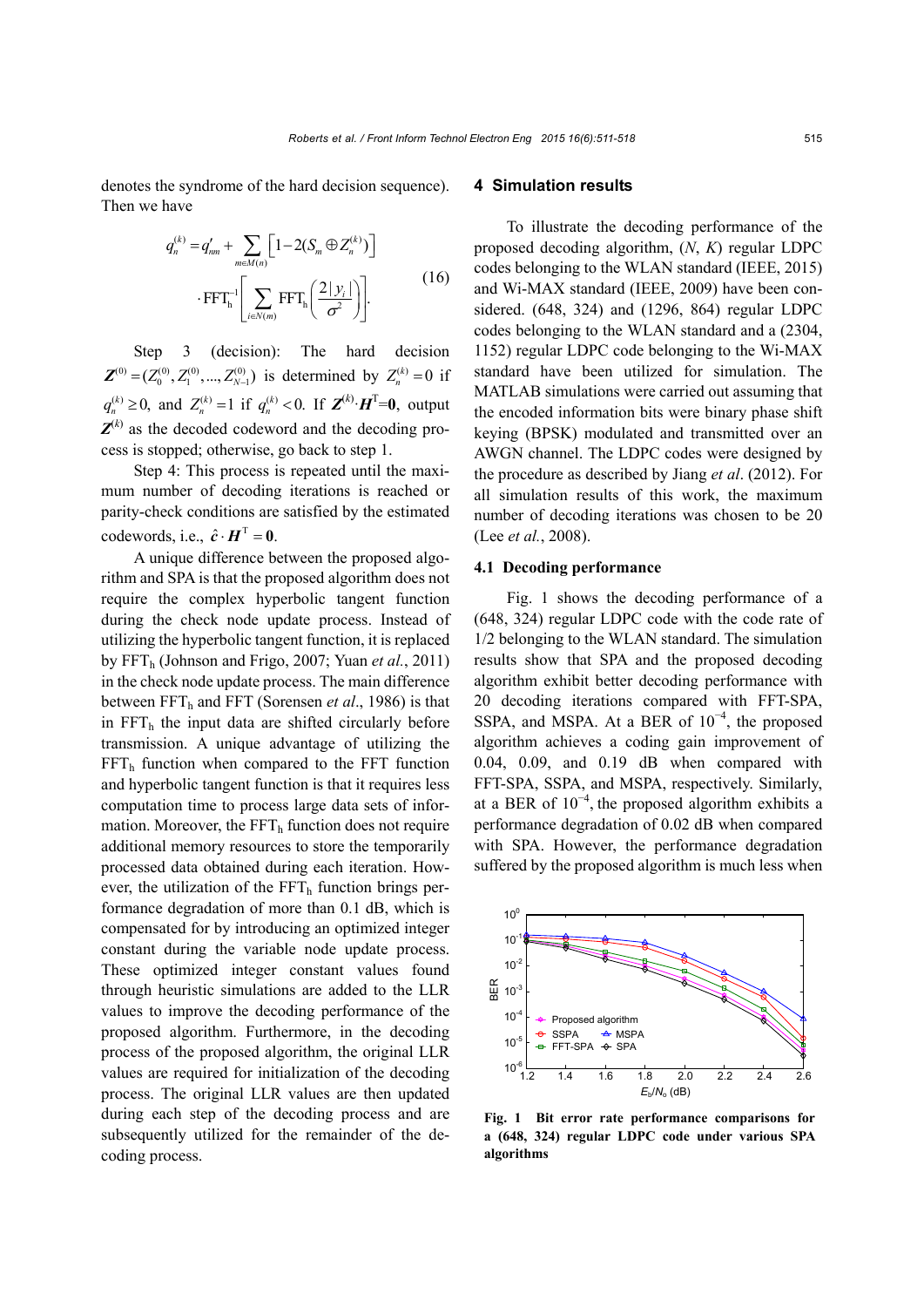compared with the performance degradation of 0.06, 0.11, and 0.21 dB suffered by FFT-SPA, SSPA, and MSPA, respectively.

Fig. 2 shows the decoding performance of a (2304, 1152) regular LDPC code with the code rate of 1/2 belonging to the Wi-MAX standard. The simulation results show that SPA and the proposed algorithm exhibit better decoding performance with 20 decoding iterations compared with FFT-SPA, SSPA, and MSPA. At a BER of  $10^{-5}$ , the proposed algorithm achieves a coding gain improvement of 0.06, 0.25, and 0.27 dB when compared with FFT-SPA, SSPA, and MSPA, respectively. Similarly, at a BER of  $10^{-5}$ , the proposed algorithm exhibits a performance degradation of 0.04 dB when compared with SPA. However, the performance degradation suffered by the proposed algorithm is much less when compared with the performance degradation of 0.10, 0.29, and 0.31 dB suffered by FFT-SPA, SSPA, and MSPA, respectively.



**Fig. 2 Bit error rate performance comparisons for a (2304, 1152) regular LDPC code under various SPA algorithms**

Fig. 3 shows the decoding performance of a (1296, 864) regular LDPC code with the code rate of 2/3 belonging to the WLAN standard. The simulation results show that SPA and the proposed decoding algorithm exhibit better decoding performance with 20 decoding iterations compared with FFT-SPA, SSPA, and MSPA. At a BER of  $10^{-5}$ , the proposed algorithm achieves a coding gain improvement of 0.10, 0.28, and 0.46 dB when compared with FFT-SPA, SSPA, and MSPA, respectively. Similarly, at a BER of  $10^{-5}$ , the proposed algorithm exhibits a performance degradation of 0.04 dB when compared with SPA. However, the performance degradation suffered by the proposed algorithm is much less when

compared with the performance degradation of 0.11, 0.32, and 0.50 dB suffered by FFT-SPA, SSPA, and MSPA, respectively.



**Fig. 3 Bit error rate performance comparisons for a (1296, 864) regular LDPC code under various SPA** 

The overall decoding performance comparisons of the proposed decoding algorithm with SPA, FFT-SPA, MSPA, and SSPA are shown in Table 1. The proposed decoding algorithm achieves decoding performance close to SPA by outperforming FFT-SPA, MSPA, and SSPA. Moreover, the proposed decoding algorithm achieves BER coding gain ranging from 0.04 to 0.46 dB when compared with FFT-SPA, MSPA, and SSPA.

**Table 1 Overall decoding performance comparisons of various SPA algorithms** 

| Decoding    | $SNR$ (dB) |          |                      | <b>BER</b> |               |                 |
|-------------|------------|----------|----------------------|------------|---------------|-----------------|
| algorithm   |            | $2^{**}$ | $C \left( 3 \right)$ |            | $\mathcal{D}$ | $\mathcal{R}^*$ |
| <b>SPA</b>  | 2.38       | 2.08     | 2.47                 | $10^{-4}$  | $10^{-5}$     | $10^{-5}$       |
| Proposed    | 2.40       | 2.12     | 2.51                 | $10^{-4}$  | $10^{-5}$     | $10^{-5}$       |
| FFT-SPA     | 2.44       | 2.18     | 2.58                 | $10^{-4}$  | $10^{-5}$     | $10^{-5}$       |
| <b>SSPA</b> | 2.49       | 2.37     | 2.79                 | $10^{-4}$  | $10^{-5}$     | $10^{-5}$       |
| <b>MSPA</b> | 2.59       | 2.39     | 2.97                 | $10^{-4}$  | $10^{-5}$     | $10^{-5}$       |

SNR: signal-to-noise ratio; BER: bit error rate. C\_1: (*N*, *K*)=(648, 324); C\_2: (*N*, *K*)=(2304, 1152); C\_3: (*N*, *K*)=(1296, 864). \* WLAN standard; \*\* Wi-MAX standard

## **4.2 Analysis of computational complexity**

The total number of arithmetic operations required at the check node process determines the overall complexity of the decoding algorithm. The conventional SPA suffers from high computational complexity due to the utilization of the hyperbolic tangent function. Furthermore, SPA requires large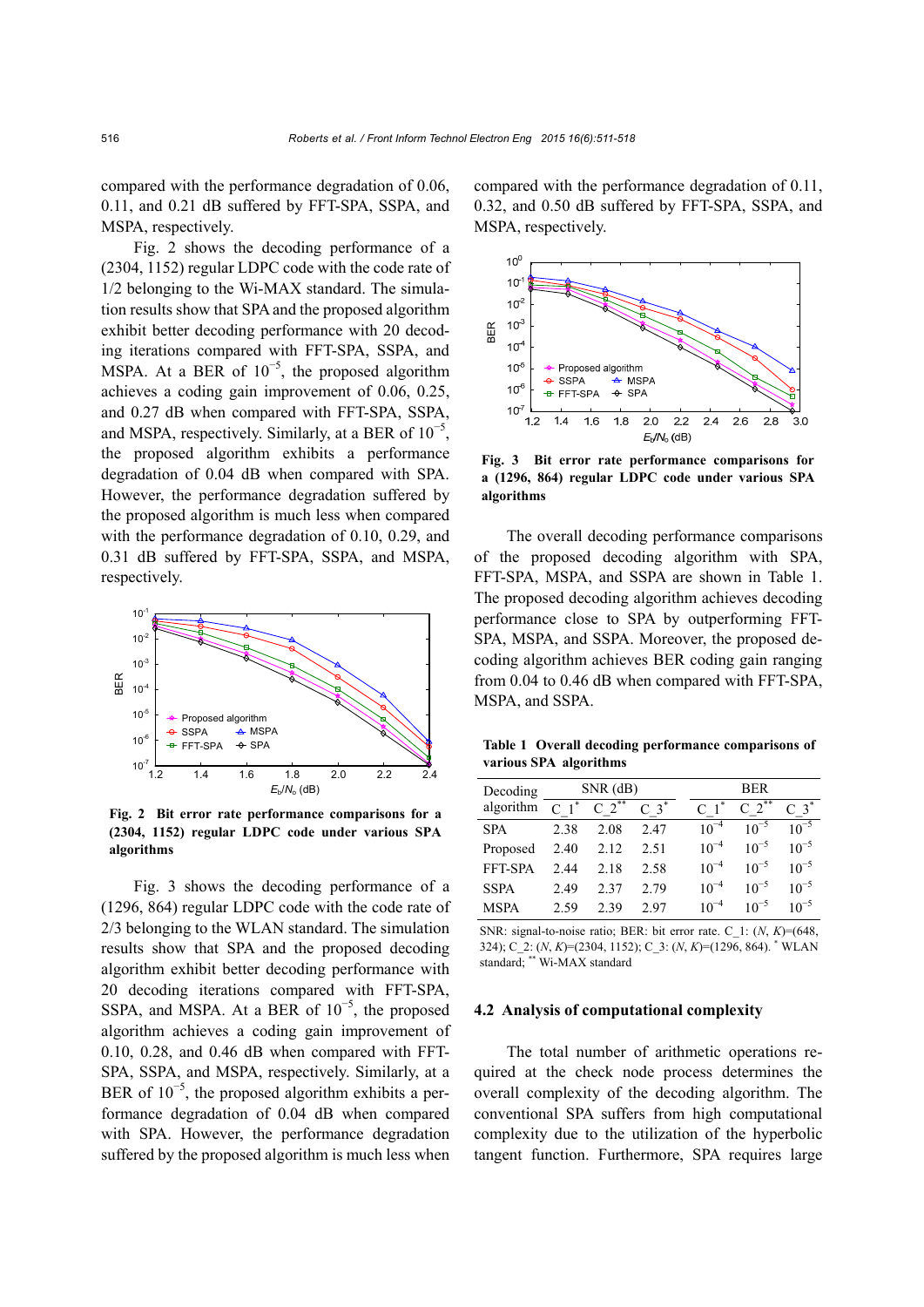amounts of look-up-tables to store the large set of processed soft information which is obtained during the iterative message passing process.

In the proposed algorithm, the hyperbolic tangent function is replaced by  $FFT<sub>h</sub>$  without the requirement of reducing the nonlinear function to an approximated quantization table. The overall computation complexity comparison for the proposed algorithm, FFT-SPA, and the conventional SPA is shown in Table 2. The formulae for calculating the computational complexity of the conventional SPA, FFT-SPA, and the proposed algorithm are given as  $d_c[4u^2+(d_c-2)u]$ ,  $d_c[2(4u\log_2 u-6u+8)+(d_c-2)u]$ , and  $d_c[4u\log_2 u - 6u + 8 + (d_c-1)u]$ , respectively.

**Table 2 Computational complexity comparison for SPA, FFT-SPA, and the proposed decoding algorithm** 

|      | Alphabet Total number of arithmetic computations required |         |          |  |  |  |  |
|------|-----------------------------------------------------------|---------|----------|--|--|--|--|
| size | <b>SPA</b>                                                | FFT-SPA | Proposed |  |  |  |  |
|      | 144                                                       | 96      | 84       |  |  |  |  |
|      | 480                                                       | 288     | 216      |  |  |  |  |
| 8    | 1728                                                      | 864     | 576      |  |  |  |  |

It can be observed from Table 2 that the proposed algorithm requires fewer arithmetic operations in the decoding process compared with FFT-SPA and SPA. Moreover, it is evident that the proposed algorithm achieves up to 67% and 42% reductions in the total number of arithmetic operations required for the decoding process when compared to SPA and FFT-SPA, respectively. It can be concluded from Table 2 that as the alphabet size increases, the computational complexity also increases gradually. However, the computational complexity of the proposed algorithm is still lower than those of the conventional SPA and FFT-SPA. In addition to the computational complexity, the proposed decoding algorithm achieves better decoding performance compared with SSPA, FFT-SPA, and MSPA for (648, 324), (2304, 1152), and (1296, 864) regular LDPC codes.

# **5 Conclusions**

In this paper, an improved low-complexity sumproduct decoding algorithm is presented for LDPC codes. In the proposed decoding algorithm, the high computational complexity issue in the check node process is sorted out by utilizing the  $FFT<sub>h</sub>$  function. This modification in the check node update process significantly reduces the overall arithmetic computations required for updating CTV messages compared to SPA. However, the modification in the check node process degrades the BER performance by more than 0.1 dB compared to that of SPA. Therefore, to improve the decoding performance of the proposed algorithm, an optimized integer constant is employed in the variable node update process. In the variable node update process, the proposed algorithm completely utilizes the high-precision LLR information using an optimized weighted integer constant for improving the BER performance. The simulation results show that the proposed algorithm achieves an overall coding gain improvement of 0.04–0.46 dB. Moreover, when compared with SPA, the proposed decoding algorithm can reduce the total number of arithmetic operations required for the decoding process by 42%–67% for an alphabet size 2, 4, or 8. Therefore, the proposed algorithm with a simple decoding process and good error correcting performance is most suited for long-haul optical WLAN and Wi-MAX communication systems.

## **References**

- Chandrasetty, V.A., Aziz, S.M., 2011. FPGA implementation of a LDPC decoder using a reduced complexity message passing algorithm. *J. Netw.*, **6**(1):36-45. [doi:10.4304/jnw. 6.1.36-45]
- Chung, S.Y., Forney, G.D., Richardson, T.J., *et al*., 2001. On the design of low-density parity-check codes within 0.0045 dB of the Shannon limit. *IEEE Commun. Lett.*, **5**(2):58-60. [doi:10.1109/4234.905935]
- Fossorier, M.P.C., Mihaljevic, M., Imai, H., 1999. Reduced complexity iterative decoding of low-density parity check codes based on belief propagation. *IEEE Trans. Commun.*, **47**(5):673-680. [doi:10.1109/26.768759]
- Gallager, R.G., 1962. Low-density parity-check codes. *IRE Trans. Inform. Theory*, **8**(1):21-28. [doi:10.1109/TIT. 1962.1057683]
- Goupil, A., Colas, M., Gelle, G., *et al*., 2007. FFT-based BP decoding of general LDPC codes over Abelian groups. *IEEE Trans. Commun.*, **55**(4):644-649. [doi:10.1109/ TCOMM.2007.894089]
- He, Y.C., Sun, S.H., Wang, X.M., 2002. Fast decoding of LDPC codes using quantisation. *Electron. Lett.*, **38**(4): 189-190. [doi:10.1049/el:20020131]
- IEEE, 2009. IEEE Standard for Local and Metropolitan Area